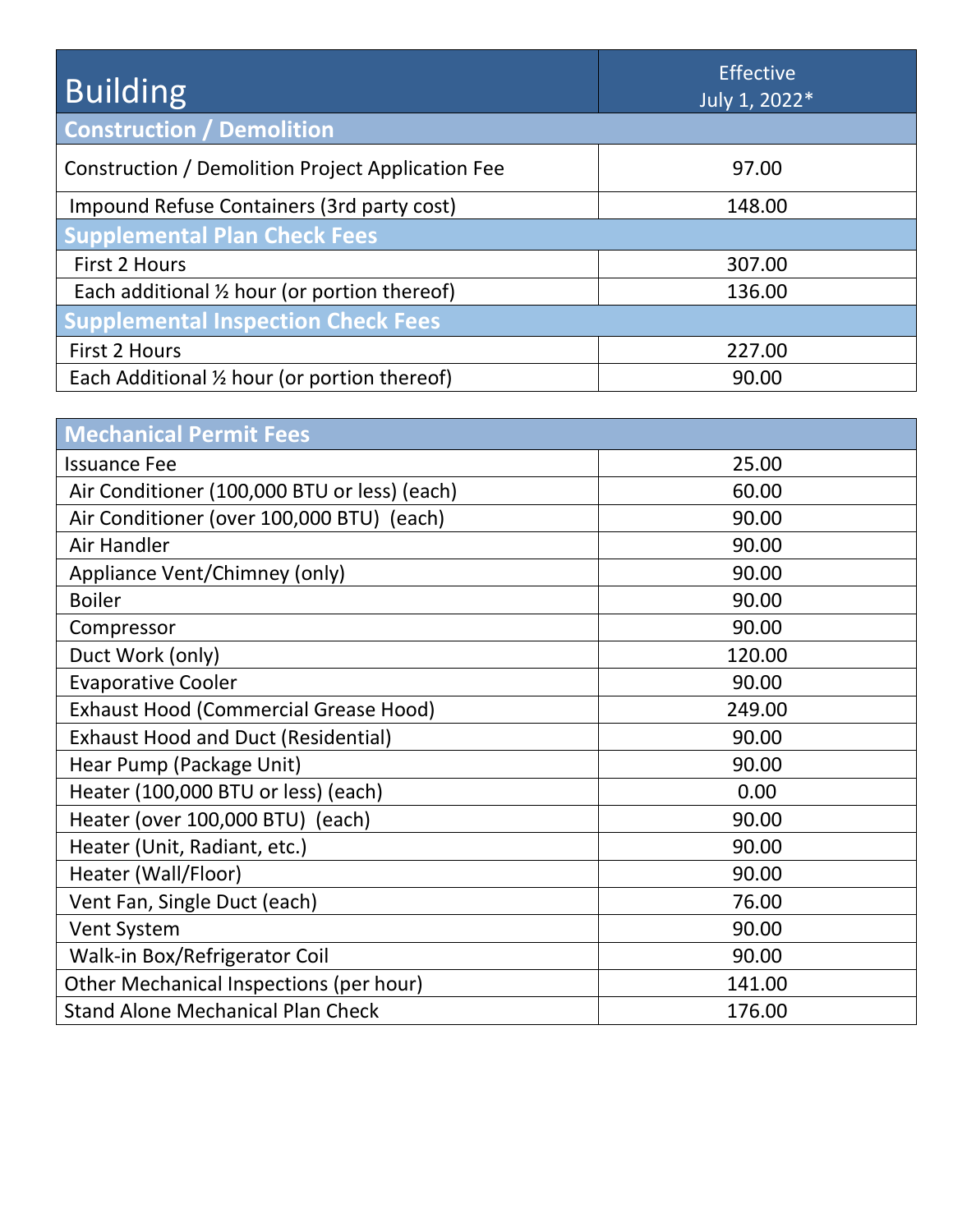| <b>Electrical Permit Fees</b>                                                       |                |
|-------------------------------------------------------------------------------------|----------------|
| <b>Issuance Fee</b>                                                                 | 25.00          |
| Power Apparatus (New or re-wire residential) (per ft)                               | 0              |
| Power Apparatus (New or re-wire garages) (per ft)                                   | $\overline{0}$ |
| <b>Busways</b>                                                                      | 64.00          |
| Light standard or Private Street light, first                                       | 115.00         |
| Light standard or Private Street light, each additional                             | 34.00          |
| Miscellaneous Apparatus, Conduits, and Conductors (EV<br>Charger, Backup Batteries) | 76.00          |
| Outlet, Lights, and Switches, each                                                  | 3.00           |
| Power Apparatus (Up to and including 1, each)                                       | 28.00          |
| Power Apparatus (2 to 10, each)                                                     | 40.00          |
| Power Apparatus (11 to 50, each)                                                    | 50.00          |
| Power Apparatus (51 to 100, each)                                                   | 62.00          |
| Power Apparatus (Over 100, each)                                                    | 73.00          |
| Pre-Inspection                                                                      | 80.00          |
| Service or Panel (600 V up to 1,000 amp)                                            | 136.00         |
| Signs, Outline Lighting, and Marquees                                               |                |
| Temporary Pole (each)                                                               | 90.00          |
| Theatrical-type lighting fixtures or assemblies (each)                              | 3.00           |
| Other Electrical Inspections (per hour)                                             | 141.00         |
| Standalone Electrical Plan Check (hourly rate)                                      | 76.00          |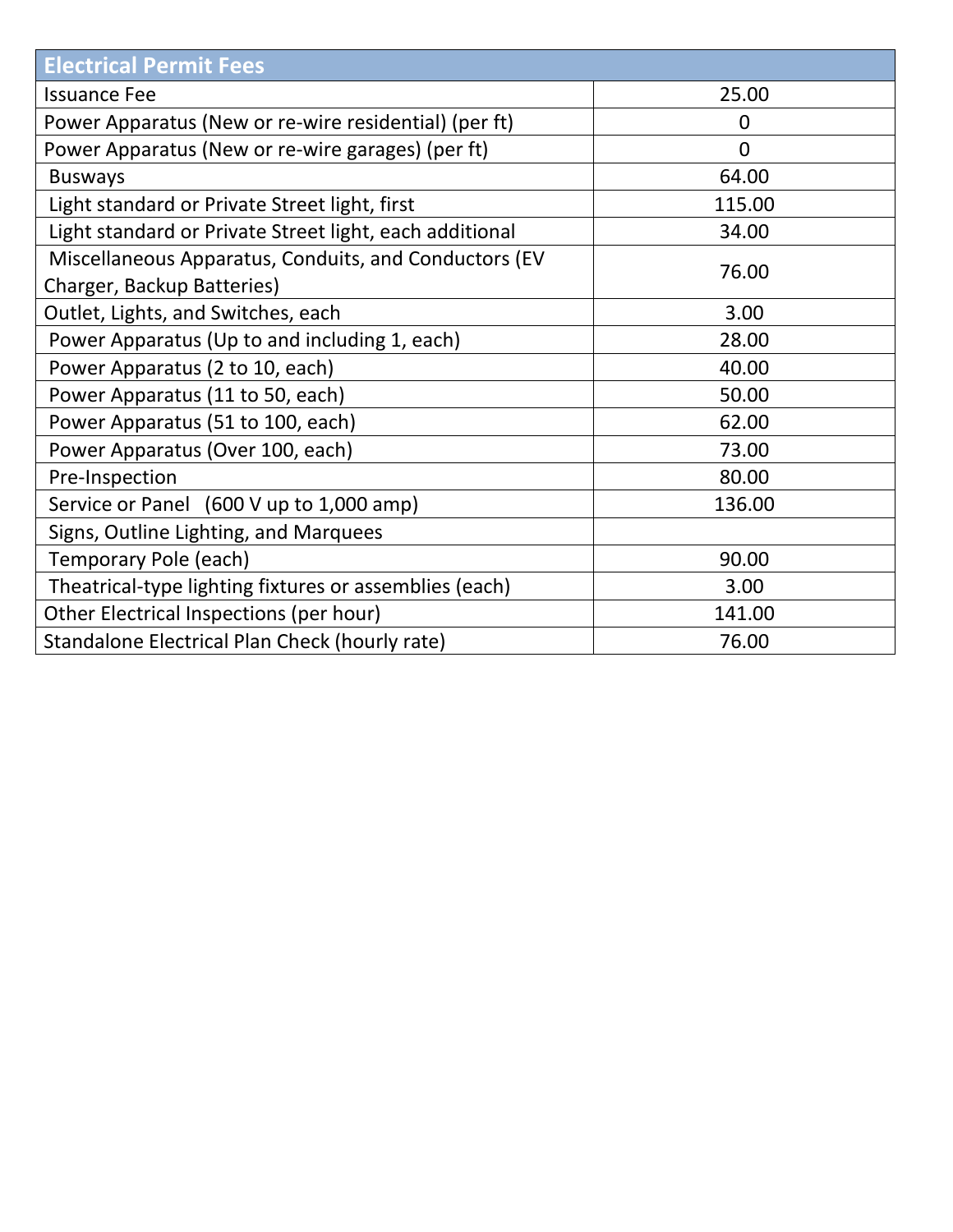| <b>Plumbing Permit Fees</b>                            |        |
|--------------------------------------------------------|--------|
| <b>Issuance Fee</b>                                    | 25.00  |
| Anti-Syphon Valve (each)                               | 27.00  |
| <b>Backflow Preventer (each)</b>                       | 27.00  |
| Bathtub (each)                                         | 27.00  |
| Dishwasher (each)                                      | 27.00  |
| <b>Drain-Piping Repair/Alterations</b>                 | 27.00  |
| <b>Drinking Fountain</b>                               | 27.00  |
| Floor Sink/Drain (each)                                | 27.00  |
| Garbage Disposal (each)                                | 27.00  |
| <b>Gas Piping (First Five Outlets)</b>                 | 57.00  |
| Gas Piping (Each Additional Five Outlets)              | 5.00   |
| <b>Grease Interceptor</b>                              | 340.00 |
| <b>Grease Trap</b>                                     | 170.00 |
| Laundry                                                | 27.00  |
| P Trap (each)                                          | 27.00  |
| Roof Drain-Rainwater System (per drain)                | 27.00  |
| Septic system (each)                                   | 340.00 |
| Sewer (new, add, alter, repair, abandonment)           | 27.00  |
| Sewer clean out only (each)                            | 27.00  |
| Shower Stall (each)                                    | 27.00  |
| Sink (each)                                            | 27.00  |
| Solar Water System Fixtures (tanks, water treatment    | 57.00  |
| equip.) (Water softeners)                              |        |
| Stand Alone Plumbing Plan Check (hourly rate)          | 176.00 |
| Urinal (each)                                          | 27.00  |
| Waste and vent system                                  | 113.00 |
| Water Closet (each)                                    | 27.00  |
| <b>Water Heater</b>                                    | 27.00  |
| Water Line (each)                                      | 27.00  |
| Water Pipe Repair Replacement (first 100 LF)           | 115.00 |
| Water Pipe Repair Replacement (each additional 100 LF) | 50.00  |
| Other Plumbing Inspections/per hour                    | 141.00 |
| Stand - Alone Pluming Plan check / per hour            | 176.00 |